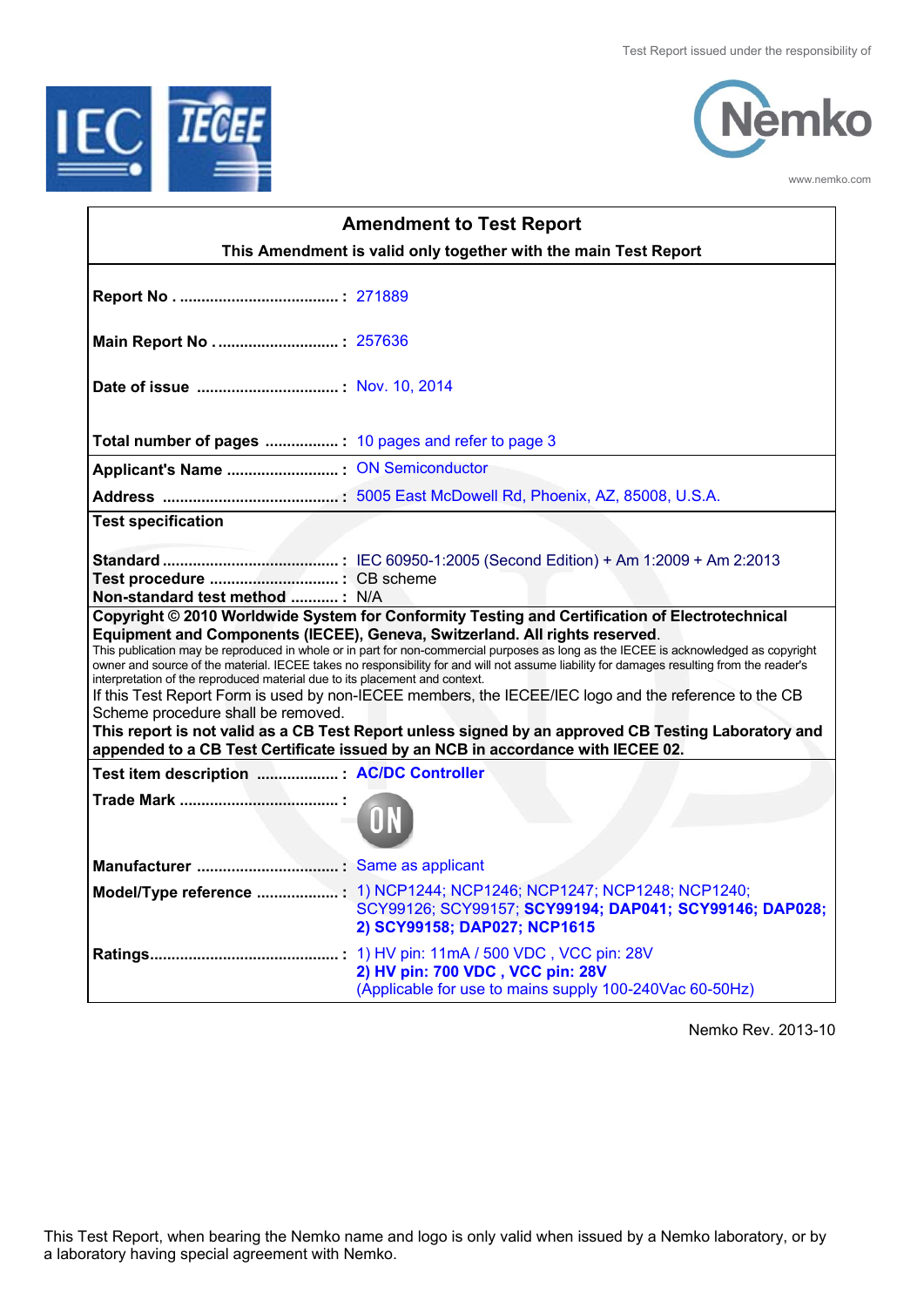

| Testing procedure and testing location: |                     |                                                                |  |
|-----------------------------------------|---------------------|----------------------------------------------------------------|--|
| ⊠<br><b>CB Testing Laboratory:</b>      | <b>Nemko Taiwan</b> |                                                                |  |
| Testing location/ address  :            |                     | 5 Fl., No. 409, Sec.2, Tiding Blvd., Neihu, Taipei 114, Taiwan |  |
| <b>Associated CB Laboratory:</b>        |                     |                                                                |  |
| Testing location/ address  :            |                     |                                                                |  |
| Tested by (name + signature)  :         | Jason Chu           |                                                                |  |
| Approved by (name + signature):         | <b>Roger Liou</b>   | Jason Chu<br>Roger Liou                                        |  |
| <b>Testing procedure: TMP</b>           |                     |                                                                |  |
| Testing location/ address  :            |                     |                                                                |  |
| Tested by (name + signature)  :         |                     |                                                                |  |
| Approved by (name + signature):         |                     |                                                                |  |
| <b>Testing procedure: WMT</b>           |                     |                                                                |  |
| Testing location/ address  :            |                     |                                                                |  |
| Tested by (name + signature)  :         |                     |                                                                |  |
| Witnessed by (name + signature) :       |                     |                                                                |  |
| Approved by (name + signature) :        |                     |                                                                |  |
| <b>Testing procedure: SMT</b>           |                     |                                                                |  |
| Testing location/ address  :            |                     |                                                                |  |
| Tested by (name + signature)  :         |                     |                                                                |  |
| Approved by (name + signature):         |                     |                                                                |  |
| Supervised by (name + signature):       |                     |                                                                |  |
| <b>Testing procedure: RMT</b>           |                     |                                                                |  |
| Testing location/ address  :            |                     |                                                                |  |
| Tested by (name + signature)  :         |                     |                                                                |  |
| Approved by (name + signature) :        |                     |                                                                |  |
| Supervised by (name + signature):       |                     |                                                                |  |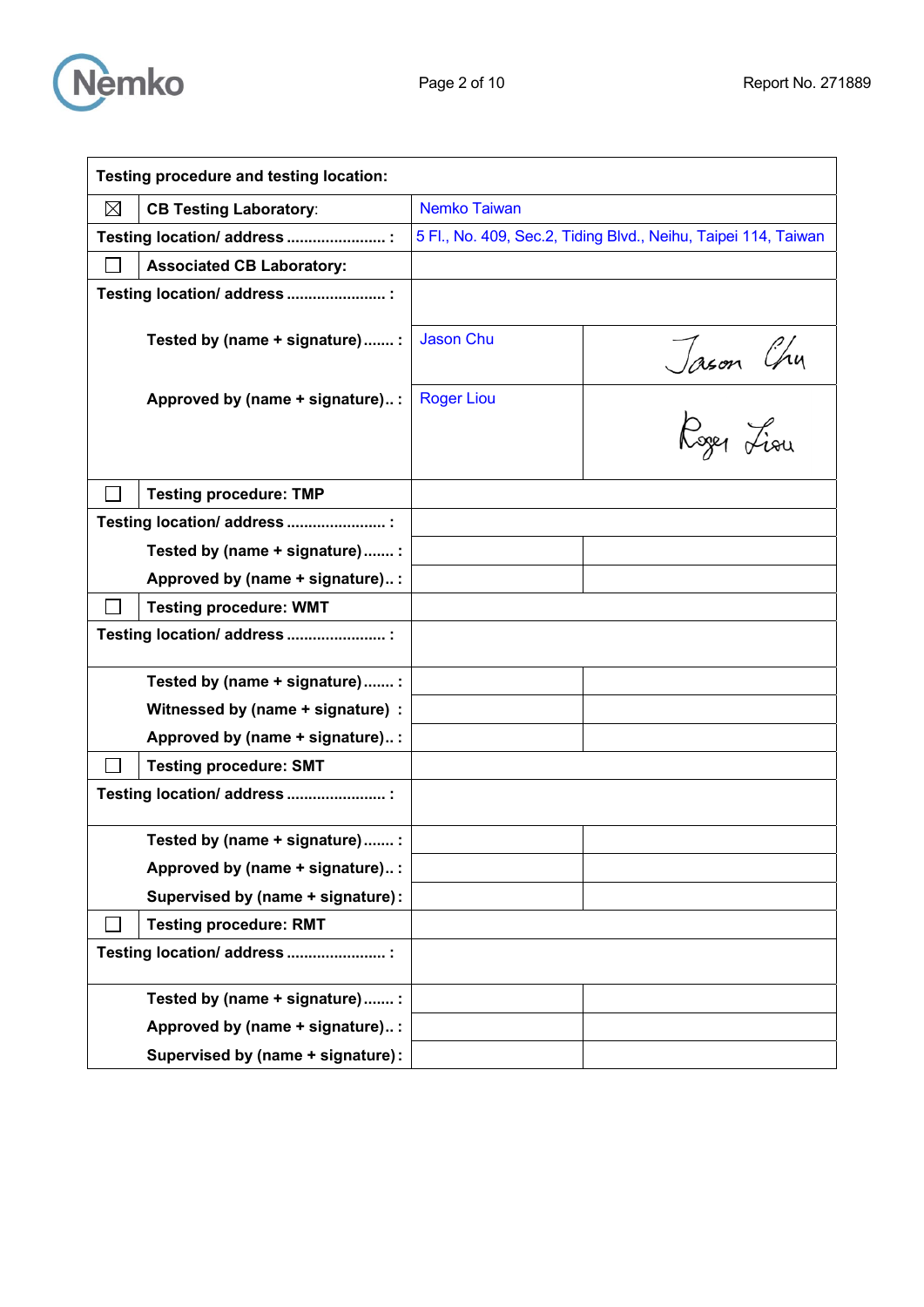

| <b>Summary of testing:</b>                                                                                                                                                                                                                                                                                                                          |                                        |  |
|-----------------------------------------------------------------------------------------------------------------------------------------------------------------------------------------------------------------------------------------------------------------------------------------------------------------------------------------------------|----------------------------------------|--|
| Tests performed (name of test and test clause):<br>Protection from electric shock and<br>2.1<br>energy hazards<br>2.9<br><b>Electrical insulation</b><br>Test based on CTL decision sheet, DSH 1080<br><b>Operation condition:</b><br>Normal Load:<br>The IC was connected to 110% of rated input voltage<br>based on CTL decision sheet, DSH 1080. | <b>Testing location:</b><br>See page 2 |  |
| <b>Summary of compliance with National Differences</b>                                                                                                                                                                                                                                                                                              |                                        |  |
| The sample(s) tested compliance with the requirements of IEC 60950-1: 2005 (2nd Edition); Am1: 2009;<br>Am2: 2013 and all CENELEC members as listed in EN 60950-1: 2006 +A11: 2009+A1: 2010 + A12:2011<br>$+$ A2: 2013.                                                                                                                             |                                        |  |
| At the time of issuing this test report, not all countries are listed for IEC 60950-1:2005 (2nd Edition); Am1:<br>2009+Am2:2013. Therefore the main test report includes national differences for IEC 60950-1: 2001 1st<br>Edition and IEC 60950-1: 2005 2ed Edition.                                                                               |                                        |  |
| All national differences listed in the IECEE Online CB Bulletin are covered by the Common<br>Modifications, Special National Conditions, National Deviations, and the National Requirements noted<br>above except for the countries which are documented in main test report.                                                                       |                                        |  |
| "The update concern is not effecting to national difference which listed in main test report."                                                                                                                                                                                                                                                      |                                        |  |
|                                                                                                                                                                                                                                                                                                                                                     |                                        |  |
| List of Attachments (including a total number of pages in each attachment):                                                                                                                                                                                                                                                                         |                                        |  |
| 1. Photos (1 page)<br>2. Unit datasheet (83 pages)                                                                                                                                                                                                                                                                                                  |                                        |  |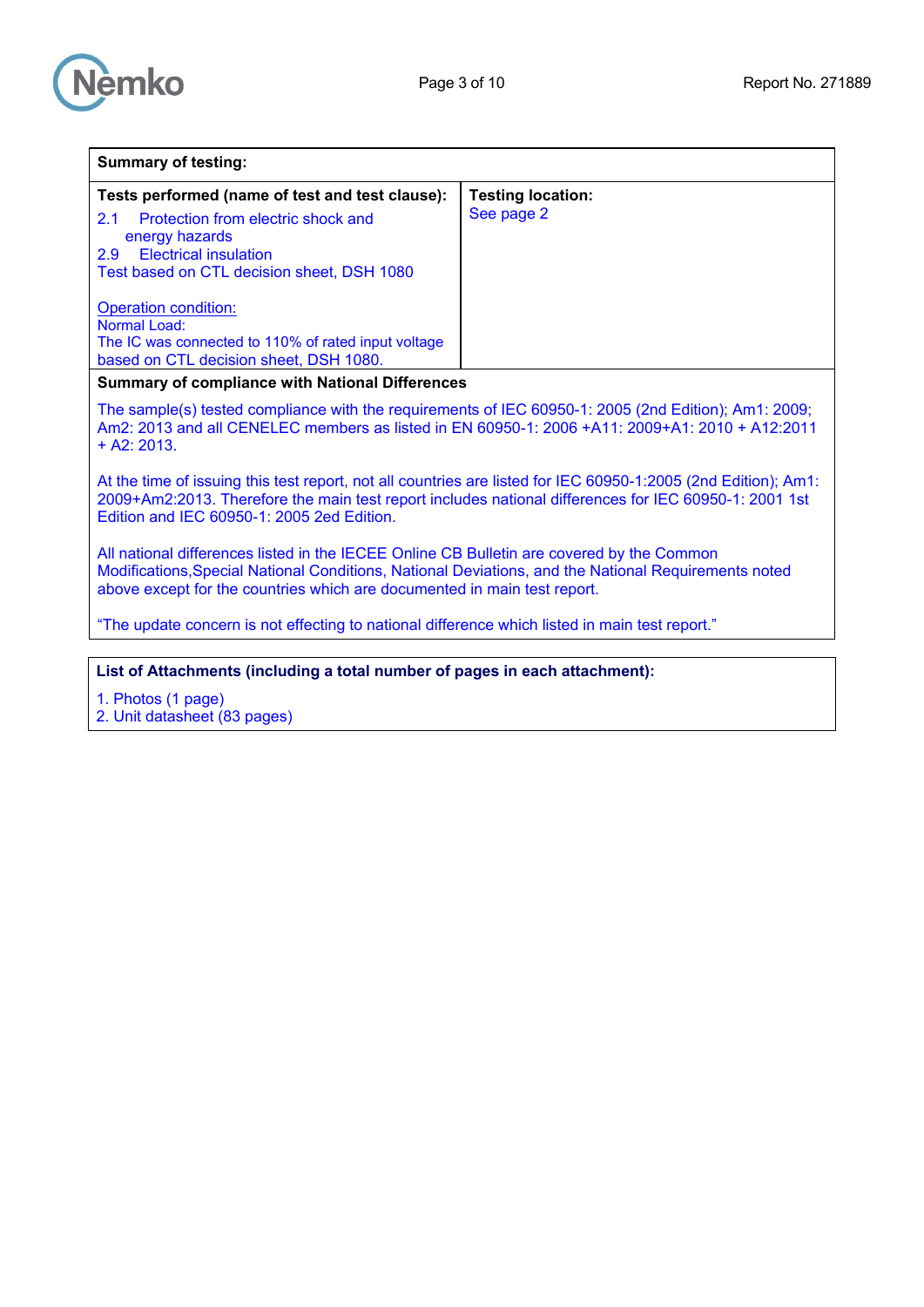

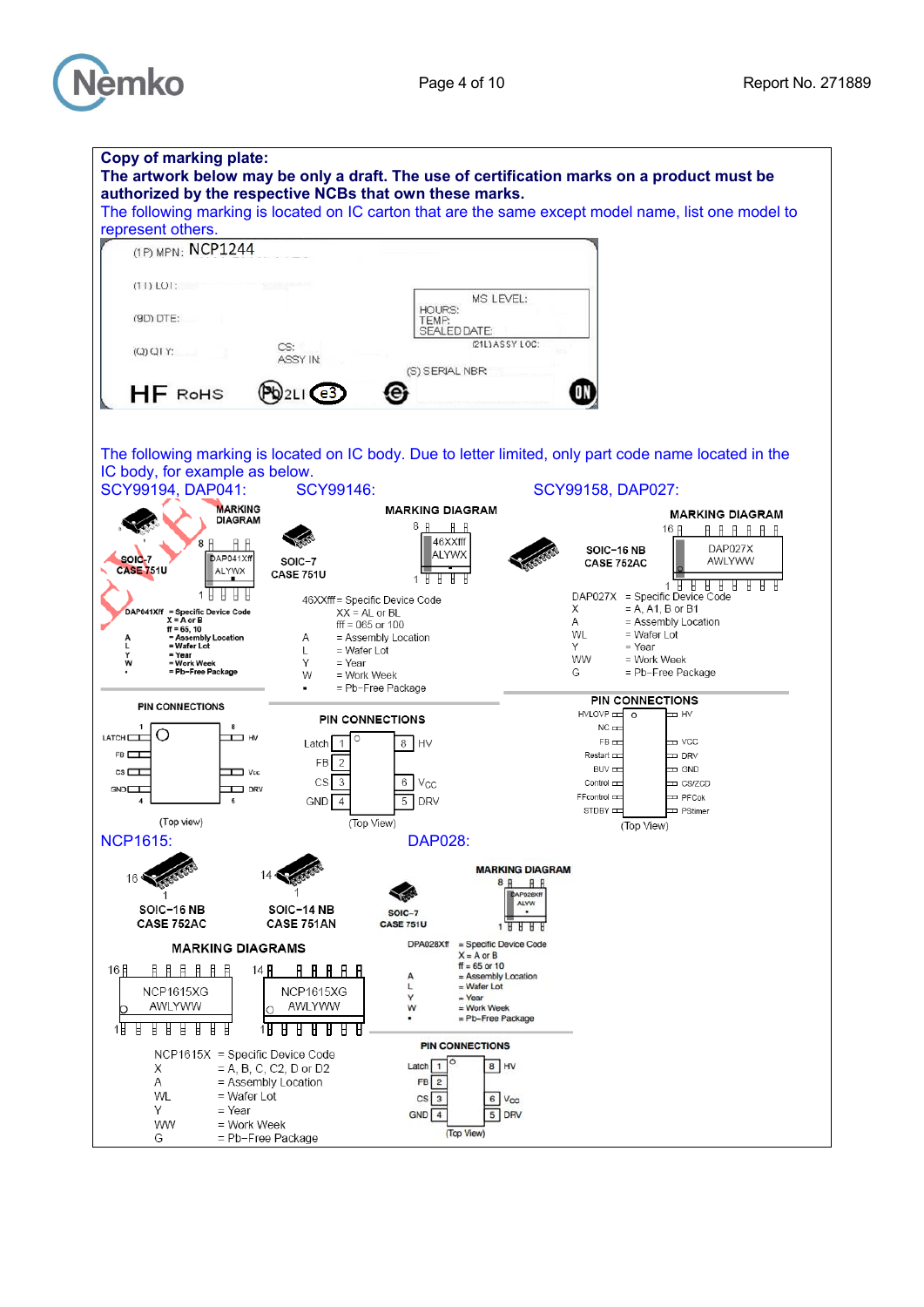



| Possible test case verdicts:                                                                                                                                                                                                                                                                                                                                                                                                                            |                            |  |  |
|---------------------------------------------------------------------------------------------------------------------------------------------------------------------------------------------------------------------------------------------------------------------------------------------------------------------------------------------------------------------------------------------------------------------------------------------------------|----------------------------|--|--|
| - test case does not apply to the test object Not Applicable (N/A)                                                                                                                                                                                                                                                                                                                                                                                      |                            |  |  |
|                                                                                                                                                                                                                                                                                                                                                                                                                                                         |                            |  |  |
| - test object does not meet the requirement: Fail (F)                                                                                                                                                                                                                                                                                                                                                                                                   |                            |  |  |
|                                                                                                                                                                                                                                                                                                                                                                                                                                                         |                            |  |  |
|                                                                                                                                                                                                                                                                                                                                                                                                                                                         |                            |  |  |
|                                                                                                                                                                                                                                                                                                                                                                                                                                                         |                            |  |  |
| <b>General remarks:</b>                                                                                                                                                                                                                                                                                                                                                                                                                                 |                            |  |  |
| The test results presented in this report relate only to the object tested.<br>This report shall not be reproduced, except in full, without the written approval of the Issuing testing laboratory.<br>"(see Enclosure #)" refers to additional information appended to the report.<br>"(see appended table)" refers to a table appended to the report.<br>Throughout this report a $\square$ comma / $\square$ point is used as the decimal separator. |                            |  |  |
|                                                                                                                                                                                                                                                                                                                                                                                                                                                         |                            |  |  |
| Manufacturer's Declaration per sub-clause 4.2.5 of IECEE 02:                                                                                                                                                                                                                                                                                                                                                                                            |                            |  |  |
| The application for obtaining a CB Test Certificate $\Box$ Yes                                                                                                                                                                                                                                                                                                                                                                                          |                            |  |  |
| includes more than one factory location and a<br>declaration from the Manufacturer stating that the<br>sample(s) submitted for evaluation is (are)<br>representative of the products from each factory                                                                                                                                                                                                                                                  | $\boxtimes$ Not applicable |  |  |
| When differences exist; they shall be identified in the General product information section.                                                                                                                                                                                                                                                                                                                                                            |                            |  |  |
| Name and address of factory (ies)                                                                                                                                                                                                                                                                                                                                                                                                                       |                            |  |  |
| <b>ON Semiconductor</b>                                                                                                                                                                                                                                                                                                                                                                                                                                 |                            |  |  |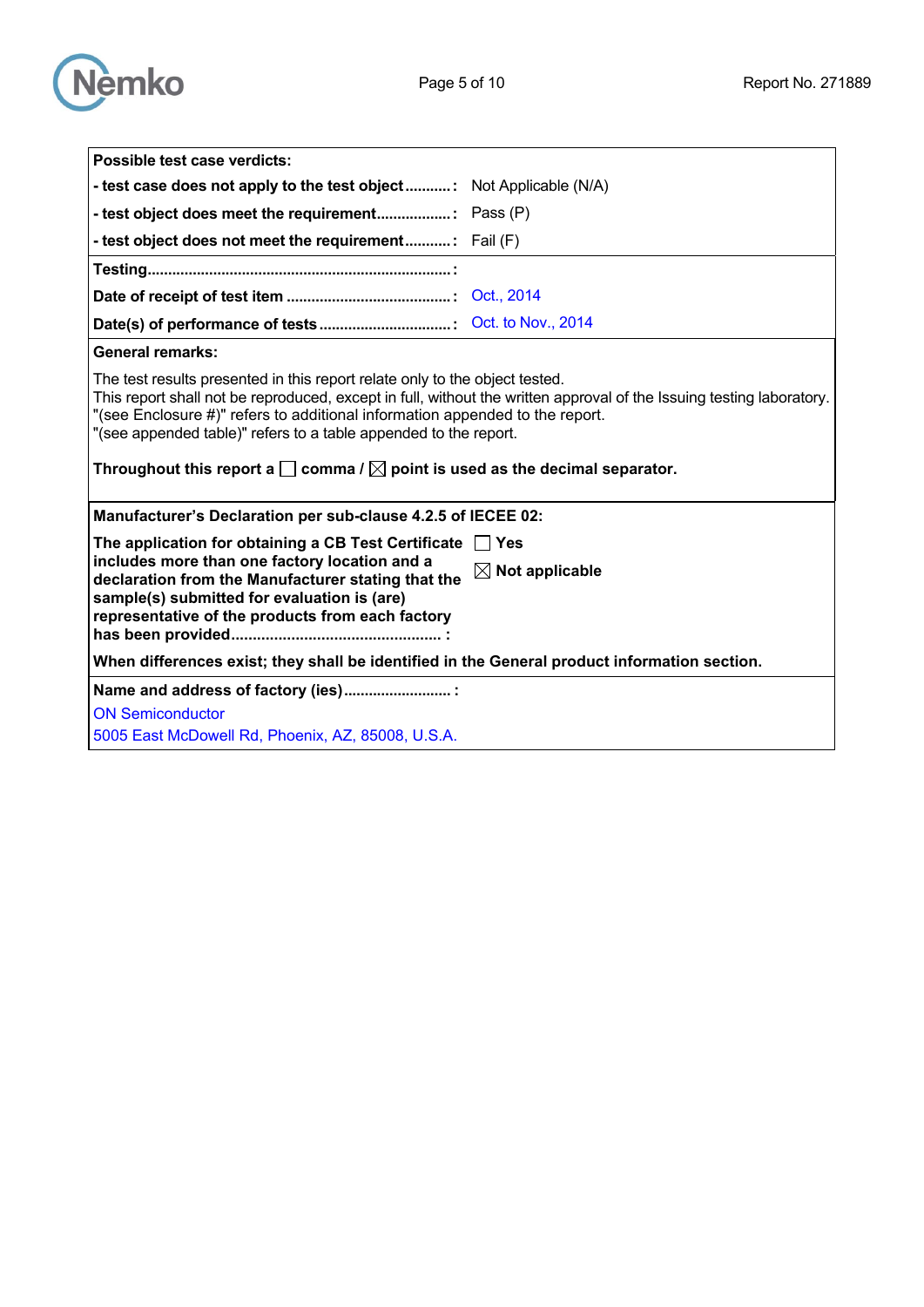

## **General product information:**

This Amendment shall always be enclosed with main Test Report, report/order no: 257636.

The changes concern the following:

- Correct Test item description from AC/DC Flyback Controller to AC/DC Controller.

- Evaluate of adding resistor with the smallest resistance (1kΩ) or the resistor with the largest resistance (10kΩ) in the ICX.

- Add seven models SCY99194, DAP041, SCY99146, DAP028, SCY99158, DAP027 and NCP1615 which are identical to original ones except different model name and the models SCY99158, DAP027, NCP1615 are with PFC function.

## **Requirements:**

The ICX and it associated components critical to the discharge function of a capacitor to an accessible part (such as the mains capacitor) are not fault tested if the following condition is met:

The ICX with the associated circuitry as provided in the equipment complies with the tests below. Any impulse attenuating components (such as varistors and GDT's) that attenuate the impulse to the ICX and the associated circuitry are disconnected.

If discharge components external to the ICX are necessary, they shall not fail during the tests

## **Tests:**

Where the ICX is tested by itself, the test set up shall be as recommended by the ICX manufacturer. - humidity treatment for 120 hrs at a temperature of (85±2, based on client request)°C and a relative humidity of (93±3)%.

- 100 positive impulses and 100 negative impulses between line and neutral using a capacitor with the largest capacitance and a resistor with the smallest resistance specified by the manufacturer of the ICX; and repeated with a capacitor with the smallest capacitance and the resistor with the largest resistance. The time between any two impulses shall not be less than 1 s. The impulse shall be as specified in circuit 2 of Table N.1 (60950-1) / 1.2/50  $\mu$  s with Uc equal to the transient voltage.

Application of an a.c. voltage that is 110 % of the rated voltage for 2.5 minutes.

- 10 000 cycles of power on and off using a capacitor with the smallest capacitance and a resistor with the largest resistance as specified by the manufacturer of ICX. The power on and off cycles time shall not be less than 1 s.

All tests were conducted with model NCP1244 and NCP1615 for represent others, if nothing else mentioned.

| Order No.: | Nemko Report/   Modification to the appliances:                                                                                                                                                                                                                                                                                                                                                                                                                                   | Changes/<br>Modifications in<br>$clause(s)$ : |
|------------|-----------------------------------------------------------------------------------------------------------------------------------------------------------------------------------------------------------------------------------------------------------------------------------------------------------------------------------------------------------------------------------------------------------------------------------------------------------------------------------|-----------------------------------------------|
| 257636     | Main test report.                                                                                                                                                                                                                                                                                                                                                                                                                                                                 |                                               |
| 271889     | - Correct Test item description from AC/DC Flyback Controller to<br><b>AC/DC Controller.</b><br>- Evaluate of adding resistor with the smallest resistance $(1k\Omega)$ or<br>the resistor with the largest resistance $(10k\Omega)$ in the ICX.<br>- Add seven models SCY99194, DAP041, SCY99146, DAP028,<br>SCY99158, DAP027 and NCP1615 which are identical to original<br>ones except different model name and the models SCY99158,<br>DAP027, NCP1615 are with PFC function. | 1.5, 1.7, 2.1 and 2.9                         |

## **Project history:**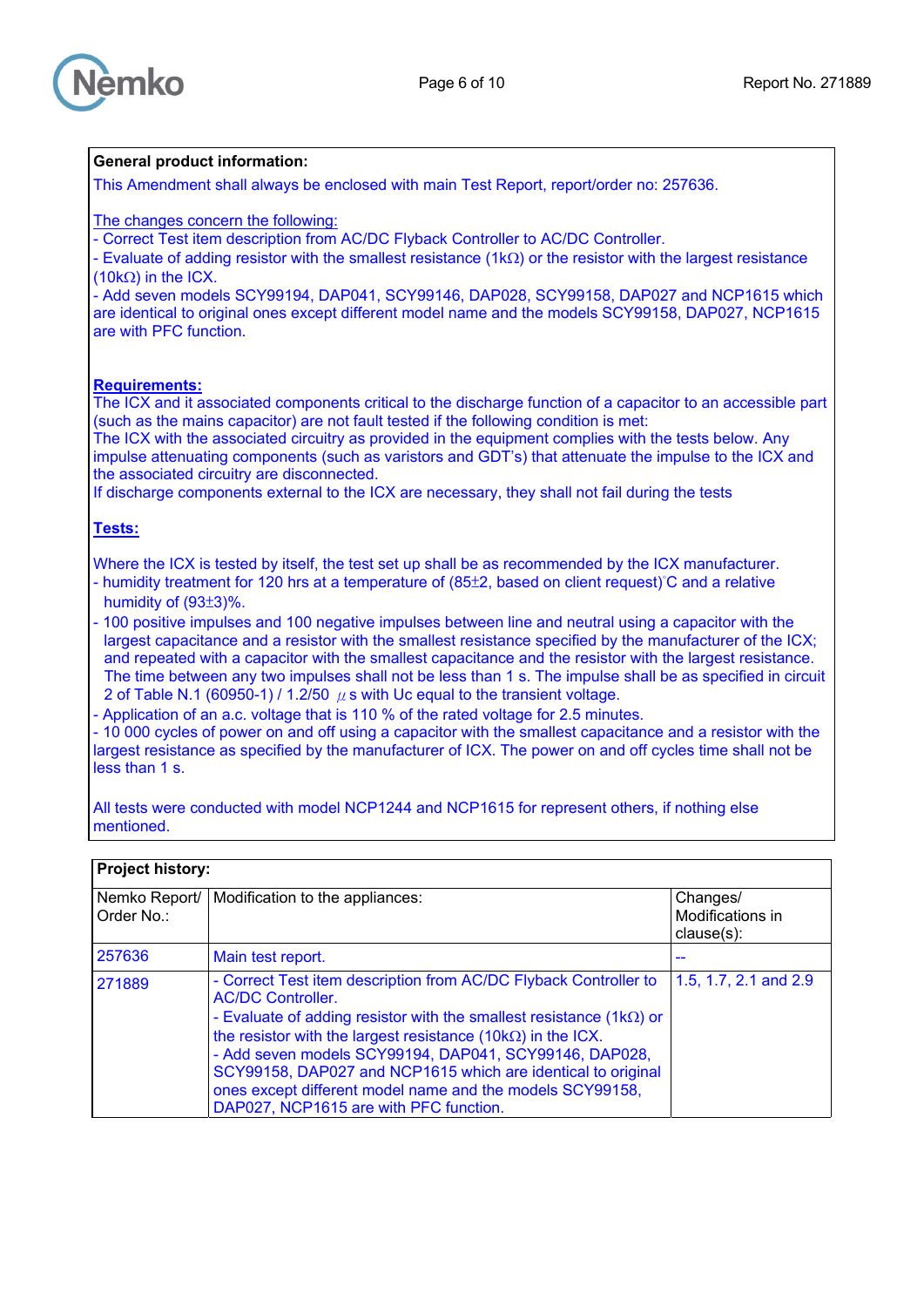

|               | <b>IEC 60950-1</b> |                        |                |
|---------------|--------------------|------------------------|----------------|
| <b>Clause</b> | Requirement + Test | <b>Result - Remark</b> | <b>Verdict</b> |

| 1.5   | <b>Components</b>                                         |                                    |  |
|-------|-----------------------------------------------------------|------------------------------------|--|
| 1.5.1 | See below.<br>General                                     |                                    |  |
|       | Comply with IEC 60950-1 or relevant component<br>standard | $\left($ see appended table 1.5.1) |  |

| 1.7     | <b>Marking and instructions</b>                     |                                                                                                                                                                          | P   |
|---------|-----------------------------------------------------|--------------------------------------------------------------------------------------------------------------------------------------------------------------------------|-----|
| 1.7.1   | Power rating and identification markings            | Refer to copy of marking plate.                                                                                                                                          | P   |
| 1.7.1.1 | Power rating marking                                | See below.                                                                                                                                                               | P   |
|         | Multiple mains supply connections                   | The equipment is an integrated<br>circuit (IC) including a capacitor<br>discharge function for building-<br>in, must be considered when<br>installed in the end product. |     |
|         | Rated voltage(s) or voltage range(s) (V) :          | The equipment is an integrated<br>circuit (IC) without the marking<br>of rated voltage, it must be<br>considered in end of product.                                      |     |
|         | Symbol for nature of supply, for d.c. only          | The equipment is for a.c.<br>supply.                                                                                                                                     | N/A |
|         | Rated frequency or rated frequency range (Hz) :     | The equipment is an integrated<br>circuit (IC) without the marking<br>of rated frequency range, it<br>must be considered in end of<br>product.                           |     |
|         |                                                     | The equipment is an integrated<br>circuit (IC) without the marking<br>of rated frequency range, it<br>must be considered in end of<br>product.                           |     |
| 1.7.1.2 | <b>Identification markings</b>                      | Refer to below:                                                                                                                                                          | P   |
|         | Manufacturer's name or trade-mark or identification | See page 1                                                                                                                                                               |     |
|         | Model identification or type reference :            | See copy of marking plate for<br>details.                                                                                                                                |     |
|         | Symbol for Class II equipment only                  | The equipment is an integrated<br>circuit (IC) including a capacitor<br>discharge function for building-<br>in, must be considered when<br>installed in the end product. |     |
|         |                                                     | The additional marking does<br>not give rise to<br>misunderstandings.                                                                                                    | P   |

| <b>Protection from electric shock and energy hazards</b> |  |
|----------------------------------------------------------|--|
|----------------------------------------------------------|--|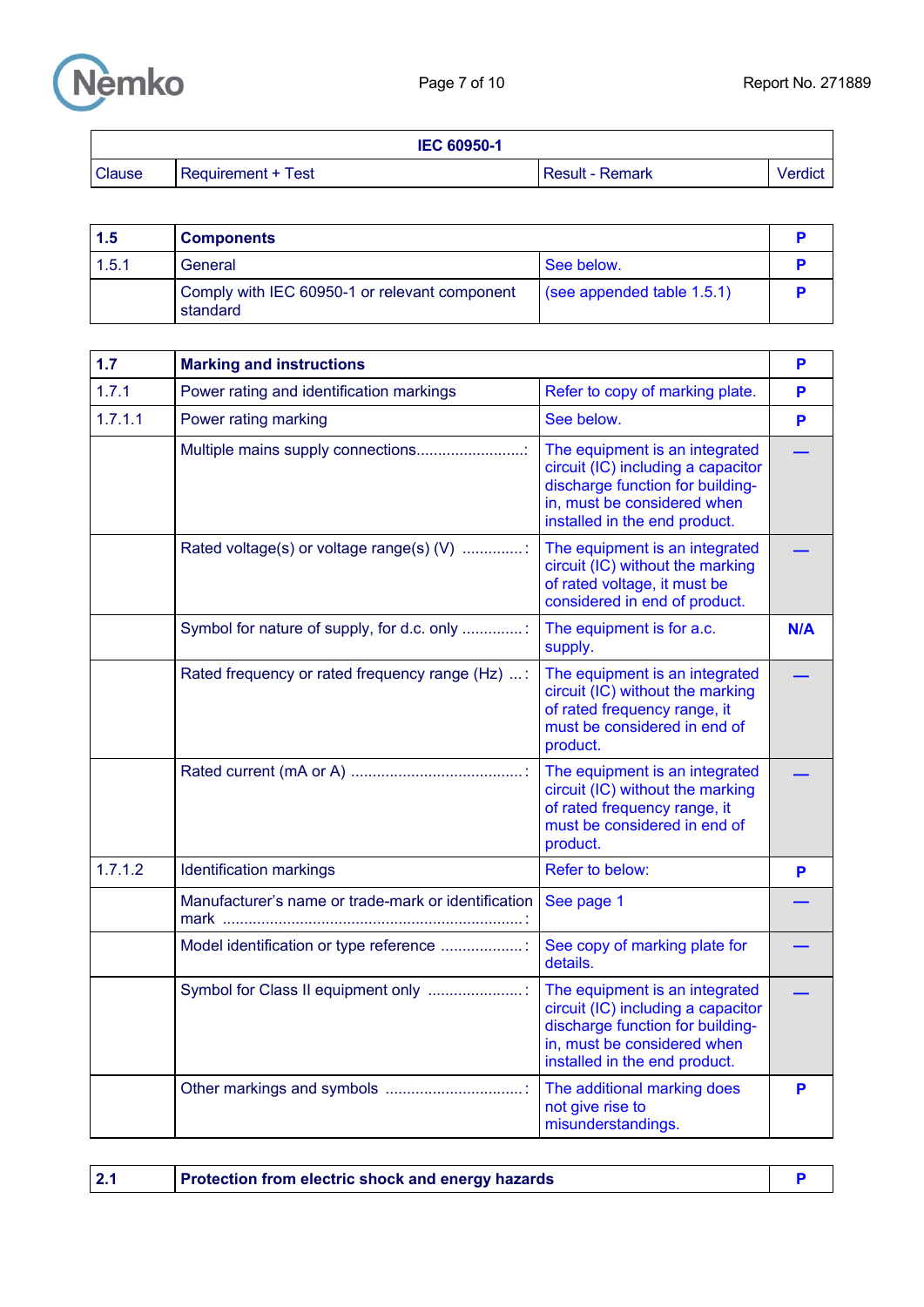

| <b>IEC 60950-1</b> |                                         |                                                                                                                                                                                                                                                                                                                                                                                                                                                                                                                                                                                                                                                                                                                                                                                                                                                                                                                                                                                                                                                                                                                                                                                                                                                                                                                                                                                                  |         |
|--------------------|-----------------------------------------|--------------------------------------------------------------------------------------------------------------------------------------------------------------------------------------------------------------------------------------------------------------------------------------------------------------------------------------------------------------------------------------------------------------------------------------------------------------------------------------------------------------------------------------------------------------------------------------------------------------------------------------------------------------------------------------------------------------------------------------------------------------------------------------------------------------------------------------------------------------------------------------------------------------------------------------------------------------------------------------------------------------------------------------------------------------------------------------------------------------------------------------------------------------------------------------------------------------------------------------------------------------------------------------------------------------------------------------------------------------------------------------------------|---------|
| <b>Clause</b>      | <b>Requirement + Test</b>               | <b>Result - Remark</b>                                                                                                                                                                                                                                                                                                                                                                                                                                                                                                                                                                                                                                                                                                                                                                                                                                                                                                                                                                                                                                                                                                                                                                                                                                                                                                                                                                           | Verdict |
| 2.1.1.7            | Discharge of capacitors in equipment    | The measurements were<br>performed after treameant of<br>humidity based on CTL<br>decision sheet, DSH 1080 and<br>following conditions.                                                                                                                                                                                                                                                                                                                                                                                                                                                                                                                                                                                                                                                                                                                                                                                                                                                                                                                                                                                                                                                                                                                                                                                                                                                          | P       |
|                    | Measured voltage (V); time-constant (s) | - humidity treament for 120h at<br>temperature of 42°C and a<br>relative humidity of 95%, then<br>- 100 positive impulses and 100<br>negative impulses between line<br>and neutral with Uc=2500V<br>using a capacitor with the<br>largest capacitance (4.7µF)<br>and a resistor with the smallest<br>resistance (1 $k\Omega$ ) specified by<br>the manufacturer of the ICX;<br>and repeated with a capacitor<br>with the smallest capacitance<br>$(0.001\,\mu\text{F})$ and the resistor with<br>the largest resistance (10k $\Omega$ ),<br>then<br>- Application of an a.c. voltage<br>264V (110% of the rated<br>voltage) for 2.5 minutes, then<br>- 10000 cycles of power on and<br>off using a capacitor with the<br>smallest capacitance (0.001µF)<br>and and a resistor with the<br>largest resistance $(10k\Omega)$ as<br>specified by the manufacturer<br>of ICX.<br>- Condition is: no load, and with<br>following conditions:<br>Model NCP1244:<br>1. Time constant were<br>measured to: (measured 390<br>Vpeak, 37% Vpeak= 144.3V,<br>total capacitance= 4.7µF,<br>resistance= $1k\Omega$ )<br>For set 1: 252 ms;<br>For set 2: 252 ms;<br>For set 3: 250 ms.<br>2. Time constant were<br>measured to: (measured 372<br>Vpeak, 37% Vpeak= 137.6V,<br>total capacitance= $0.001\mu F$ ,<br>resistance= $10k\Omega$ )<br>For set 1: 5.8 ms;<br>For set 2: 7.0 ms;<br>For set 3: 8.4 ms. |         |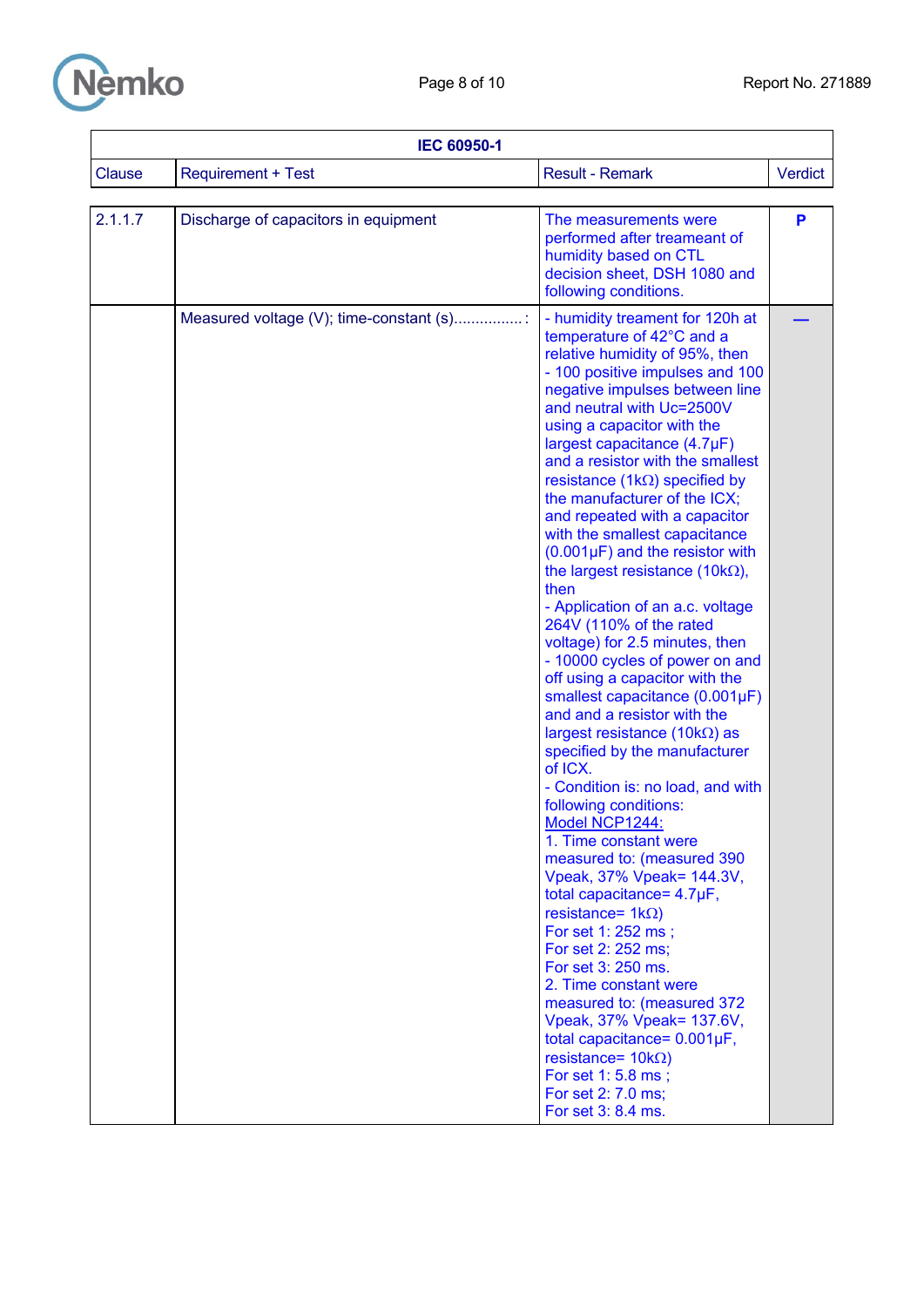

| <b>IEC 60950-1</b> |                                         |                                                                                                                                                                                                                                                                                                                                                                                                                                                          |         |
|--------------------|-----------------------------------------|----------------------------------------------------------------------------------------------------------------------------------------------------------------------------------------------------------------------------------------------------------------------------------------------------------------------------------------------------------------------------------------------------------------------------------------------------------|---------|
| Clause             | <b>Requirement + Test</b>               | <b>Result - Remark</b>                                                                                                                                                                                                                                                                                                                                                                                                                                   | Verdict |
|                    |                                         |                                                                                                                                                                                                                                                                                                                                                                                                                                                          |         |
|                    | Measured voltage (V); time-constant (s) | Model NCP1615:<br>1. Time constant were<br>measured to: (measured 372<br>Vpeak, 37% Vpeak= 137.6V,<br>total capacitance= 4.7µF,<br>resistance= $1k\Omega$ )<br>For set 1: 105 ms;<br>For set 2: 104 ms;<br>For set 3: 105 ms.<br>2. Time constant were<br>measured to: (measured 376<br>Vpeak, 37% Vpeak= 139.1V,<br>total capacitance= $0.001\mu F$ ,<br>resistance= $10k\Omega$ )<br>For set 1: 13.6 ms;<br>For set 2: 12.6 ms;<br>For set 3: 13.6 ms. |         |

| 2.9   | <b>Electrical insulation</b>            |                                                                                                                                                                          | P   |
|-------|-----------------------------------------|--------------------------------------------------------------------------------------------------------------------------------------------------------------------------|-----|
| 2.9.1 | Properties of insulating materials      | Neither natural rubber,<br>materials containing asbestos<br>nor hygroscopic materials are<br>used as insulation. No driving<br>belts or couplings used.                  | N/A |
| 2.9.2 | Humidity conditioning                   | Humidity treatment performed<br>for 120hrs.                                                                                                                              | P   |
|       | Relative humidity (%), temperature (°C) | 95%, 42°C.                                                                                                                                                               |     |
| 2.9.3 | Grade of insulation                     | The equipment is an integrated<br>circuit (IC) including a capacitor<br>discharge function for building-<br>in, must be considered when<br>installed in the end product. |     |
| 2.9.4 | Separation from hazardous voltages      | The equipment is an integrated<br>circuit (IC) including a capacitor<br>discharge function for building-<br>in, must be considered when<br>installed in the end product. |     |
|       |                                         |                                                                                                                                                                          |     |